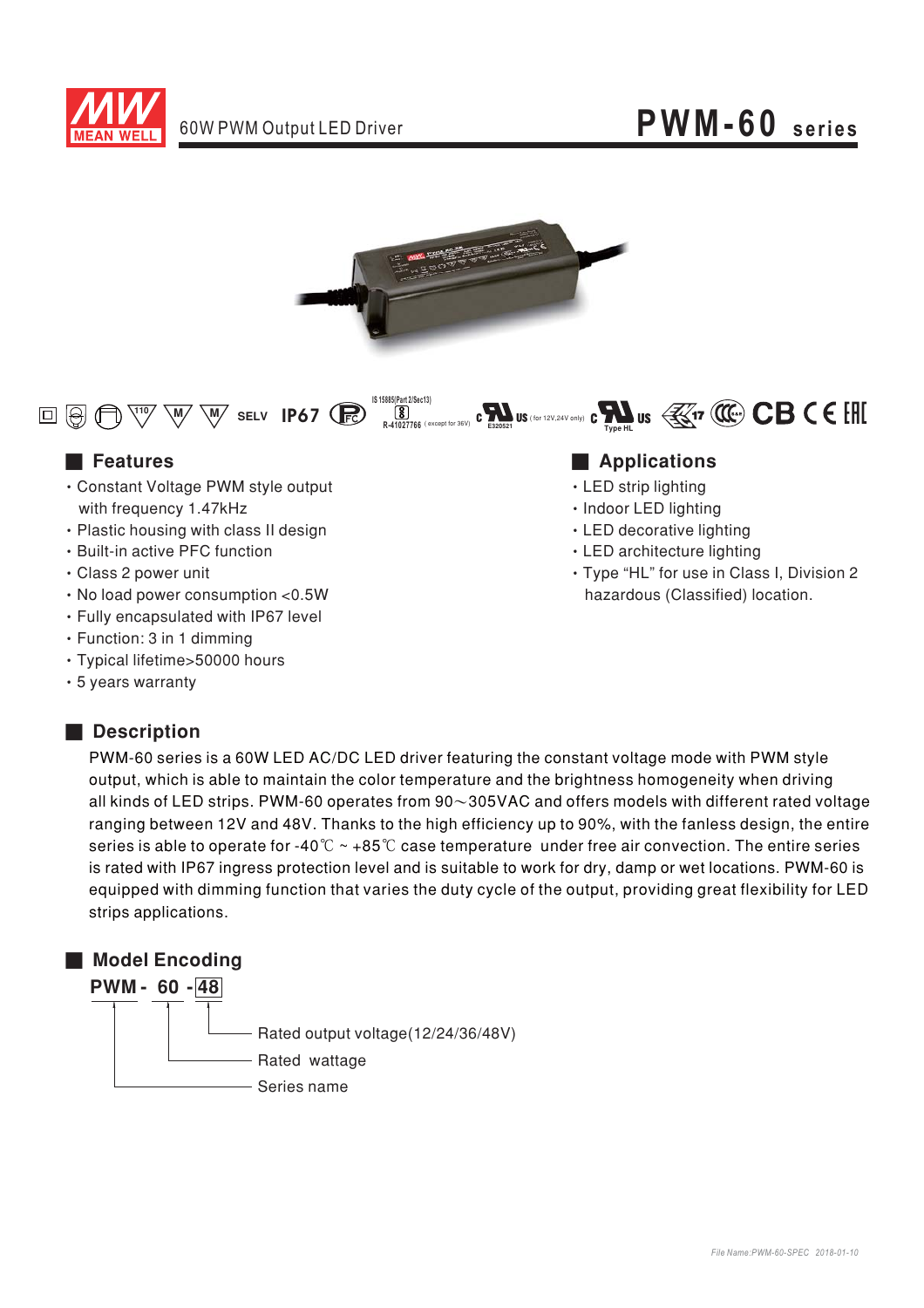

#### **SPECIFICATION**

| <b>MODEL</b>                      |                                                                                                                                                                                                                                                                                                                                                                                                                                                                                                                                                                                                                                                                                                                                                                                                                                                                                                                                                                                                                                                                                  | PWM-60-12                                                                                                                                                                    | PWM-60-24                    | PWM-60-36                                | PWM-60-48  |
|-----------------------------------|----------------------------------------------------------------------------------------------------------------------------------------------------------------------------------------------------------------------------------------------------------------------------------------------------------------------------------------------------------------------------------------------------------------------------------------------------------------------------------------------------------------------------------------------------------------------------------------------------------------------------------------------------------------------------------------------------------------------------------------------------------------------------------------------------------------------------------------------------------------------------------------------------------------------------------------------------------------------------------------------------------------------------------------------------------------------------------|------------------------------------------------------------------------------------------------------------------------------------------------------------------------------|------------------------------|------------------------------------------|------------|
| <b>OUTPUT</b>                     | <b>DC VOLTAGE</b>                                                                                                                                                                                                                                                                                                                                                                                                                                                                                                                                                                                                                                                                                                                                                                                                                                                                                                                                                                                                                                                                | 12V                                                                                                                                                                          | <b>24V</b>                   | 36V                                      | 48V        |
|                                   | <b>RATED CURRENT</b>                                                                                                                                                                                                                                                                                                                                                                                                                                                                                                                                                                                                                                                                                                                                                                                                                                                                                                                                                                                                                                                             | 5A                                                                                                                                                                           | 2.5A                         | 1.67A                                    | 1.25A      |
|                                   | <b>RATED POWER</b>                                                                                                                                                                                                                                                                                                                                                                                                                                                                                                                                                                                                                                                                                                                                                                                                                                                                                                                                                                                                                                                               | 60W                                                                                                                                                                          | 60W                          | 60.12W                                   | 60W        |
|                                   | <b>DIMMING RANGE</b>                                                                                                                                                                                                                                                                                                                                                                                                                                                                                                                                                                                                                                                                                                                                                                                                                                                                                                                                                                                                                                                             | $0 - 100%$                                                                                                                                                                   |                              |                                          |            |
|                                   | <b>PWM FREQUENCY (Typ.)</b>                                                                                                                                                                                                                                                                                                                                                                                                                                                                                                                                                                                                                                                                                                                                                                                                                                                                                                                                                                                                                                                      | 1.47kHz                                                                                                                                                                      |                              |                                          |            |
|                                   | SETUP, RISE TIME Note.2                                                                                                                                                                                                                                                                                                                                                                                                                                                                                                                                                                                                                                                                                                                                                                                                                                                                                                                                                                                                                                                          | 500ms, 80ms/ 115AC or 230VAC                                                                                                                                                 |                              |                                          |            |
|                                   | HOLD UP TIME (Typ.)                                                                                                                                                                                                                                                                                                                                                                                                                                                                                                                                                                                                                                                                                                                                                                                                                                                                                                                                                                                                                                                              | 16ms/115VAC or 230VAC                                                                                                                                                        |                              |                                          |            |
| <b>INPUT</b>                      | <b>VOLTAGE RANGE Note.3</b>                                                                                                                                                                                                                                                                                                                                                                                                                                                                                                                                                                                                                                                                                                                                                                                                                                                                                                                                                                                                                                                      | $90 - 305$ VAC<br>$127 - 431$ VDC                                                                                                                                            |                              |                                          |            |
|                                   |                                                                                                                                                                                                                                                                                                                                                                                                                                                                                                                                                                                                                                                                                                                                                                                                                                                                                                                                                                                                                                                                                  | (Please refer to "STATIC CHARACTERISTIC" section)                                                                                                                            |                              |                                          |            |
|                                   | <b>FREQUENCY RANGE</b>                                                                                                                                                                                                                                                                                                                                                                                                                                                                                                                                                                                                                                                                                                                                                                                                                                                                                                                                                                                                                                                           | $47 \sim 63$ Hz                                                                                                                                                              |                              |                                          |            |
|                                   | <b>POWER FACTOR (Typ.)</b>                                                                                                                                                                                                                                                                                                                                                                                                                                                                                                                                                                                                                                                                                                                                                                                                                                                                                                                                                                                                                                                       | PF>0.97/115VAC, PF>0.95/230VAC, PF>0.92/277VAC @ full load<br>(Please refer to "POWER FACTOR (PF) CHARACTERISTIC" section)                                                   |                              |                                          |            |
|                                   | <b>TOTAL HARMONIC DISTORTION</b>                                                                                                                                                                                                                                                                                                                                                                                                                                                                                                                                                                                                                                                                                                                                                                                                                                                                                                                                                                                                                                                 | THD<20%(@load≧60%/115VAC, 230VAC; @load≧75%/277VAC)<br>(Please refer to "TOTAL HARMONIC DISTORTION" section)                                                                 |                              |                                          |            |
|                                   | <b>EFFICIENCY (Typ.)</b>                                                                                                                                                                                                                                                                                                                                                                                                                                                                                                                                                                                                                                                                                                                                                                                                                                                                                                                                                                                                                                                         | 86%                                                                                                                                                                          | 89%                          | 90%                                      | 90%        |
|                                   | <b>AC CURRENT (Typ.)</b>                                                                                                                                                                                                                                                                                                                                                                                                                                                                                                                                                                                                                                                                                                                                                                                                                                                                                                                                                                                                                                                         | 0.4A/230VAC<br>0.8A/115VAC<br>0.32A/277VAC                                                                                                                                   |                              |                                          |            |
|                                   | <b>INRUSH CURRENT (Typ.)</b>                                                                                                                                                                                                                                                                                                                                                                                                                                                                                                                                                                                                                                                                                                                                                                                                                                                                                                                                                                                                                                                     | COLD START 50A(twidth=270µs measured at 50% Ipeak) at 230VAC; Per NEMA 410                                                                                                   |                              |                                          |            |
|                                   | MAX. NO. of PSUs on 16A<br><b>CIRCUIT BREAKER</b>                                                                                                                                                                                                                                                                                                                                                                                                                                                                                                                                                                                                                                                                                                                                                                                                                                                                                                                                                                                                                                | 9 units (circuit breaker of type B) / 16 units (circuit breaker of type C) at 230VAC                                                                                         |                              |                                          |            |
|                                   | <b>LEAKAGE CURRENT</b>                                                                                                                                                                                                                                                                                                                                                                                                                                                                                                                                                                                                                                                                                                                                                                                                                                                                                                                                                                                                                                                           | <0.25mA / 277VAC                                                                                                                                                             |                              |                                          |            |
|                                   | <b>NO LOAD POWER CONSUMPTION</b>                                                                                                                                                                                                                                                                                                                                                                                                                                                                                                                                                                                                                                                                                                                                                                                                                                                                                                                                                                                                                                                 | < 0.5W                                                                                                                                                                       |                              |                                          |            |
| <b>PROTECTION</b>                 | <b>OVERLOAD</b>                                                                                                                                                                                                                                                                                                                                                                                                                                                                                                                                                                                                                                                                                                                                                                                                                                                                                                                                                                                                                                                                  | 108 ~ 120% rated output power                                                                                                                                                |                              |                                          |            |
|                                   |                                                                                                                                                                                                                                                                                                                                                                                                                                                                                                                                                                                                                                                                                                                                                                                                                                                                                                                                                                                                                                                                                  | Hiccup mode, recovers automatically after fault condition is removed                                                                                                         |                              |                                          |            |
|                                   | <b>SHORT CIRCUIT</b>                                                                                                                                                                                                                                                                                                                                                                                                                                                                                                                                                                                                                                                                                                                                                                                                                                                                                                                                                                                                                                                             | Shut down o/p voltage, re-power on to recover                                                                                                                                |                              |                                          |            |
|                                   | <b>OVER VOLTAGE</b>                                                                                                                                                                                                                                                                                                                                                                                                                                                                                                                                                                                                                                                                                                                                                                                                                                                                                                                                                                                                                                                              | $15 - 17V$                                                                                                                                                                   | $28 - 34V$                   | $41 - 46V$                               | $54 - 60V$ |
|                                   |                                                                                                                                                                                                                                                                                                                                                                                                                                                                                                                                                                                                                                                                                                                                                                                                                                                                                                                                                                                                                                                                                  | Shut down o/p voltage, re-power on to recover                                                                                                                                |                              |                                          |            |
|                                   | <b>OVER TEMPERATURE</b>                                                                                                                                                                                                                                                                                                                                                                                                                                                                                                                                                                                                                                                                                                                                                                                                                                                                                                                                                                                                                                                          | Shut down o/p voltage, re-power on to recover                                                                                                                                |                              |                                          |            |
| <b>ENVIRONMENT</b>                | <b>WORKING TEMP.</b>                                                                                                                                                                                                                                                                                                                                                                                                                                                                                                                                                                                                                                                                                                                                                                                                                                                                                                                                                                                                                                                             | Tcase=-40 ~ +85°C (Please refer to "OUTPUT LOAD vs TEMPERATURE" section)                                                                                                     |                              |                                          |            |
|                                   | <b>MAX. CASE TEMP.</b>                                                                                                                                                                                                                                                                                                                                                                                                                                                                                                                                                                                                                                                                                                                                                                                                                                                                                                                                                                                                                                                           | Tcase=+85 $°C$                                                                                                                                                               |                              |                                          |            |
|                                   | <b>WORKING HUMIDITY</b>                                                                                                                                                                                                                                                                                                                                                                                                                                                                                                                                                                                                                                                                                                                                                                                                                                                                                                                                                                                                                                                          | $20 \sim 95\%$ RH non-condensing                                                                                                                                             |                              |                                          |            |
|                                   | <b>STORAGE TEMP., HUMIDITY</b>                                                                                                                                                                                                                                                                                                                                                                                                                                                                                                                                                                                                                                                                                                                                                                                                                                                                                                                                                                                                                                                   | $-40 \sim +80^{\circ}$ C, 10 ~ 95% RH                                                                                                                                        |                              |                                          |            |
|                                   | <b>TEMP. COEFFICIENT</b>                                                                                                                                                                                                                                                                                                                                                                                                                                                                                                                                                                                                                                                                                                                                                                                                                                                                                                                                                                                                                                                         | $\pm$ 0.03%/°C (0 ~ 50°C)                                                                                                                                                    |                              |                                          |            |
|                                   | VIBRATION                                                                                                                                                                                                                                                                                                                                                                                                                                                                                                                                                                                                                                                                                                                                                                                                                                                                                                                                                                                                                                                                        | 10 ~ 500Hz, 5G 12min./1cycle, period for 72min. each along X, Y, Z axes<br>UL8750(type "HL"), UL879(for 12V,24V only), CSA C22.2 No. 250.13-12; ENEC EN61347-1, EN61347-2-13 |                              |                                          |            |
| <b>SAFETY &amp;</b><br><b>EMC</b> | <b>SAFETY STANDARDS</b> Note.5                                                                                                                                                                                                                                                                                                                                                                                                                                                                                                                                                                                                                                                                                                                                                                                                                                                                                                                                                                                                                                                   | independent, EN62384, IP67, BIS IS15885(except for 36V), EAC TP TC 004 approved; Design refer to EN60335-1                                                                   |                              |                                          |            |
|                                   | <b>WITHSTAND VOLTAGE</b>                                                                                                                                                                                                                                                                                                                                                                                                                                                                                                                                                                                                                                                                                                                                                                                                                                                                                                                                                                                                                                                         | I/P-O/P:3.75KVAC                                                                                                                                                             |                              |                                          |            |
|                                   | <b>ISOLATION RESISTANCE</b>                                                                                                                                                                                                                                                                                                                                                                                                                                                                                                                                                                                                                                                                                                                                                                                                                                                                                                                                                                                                                                                      | I/P-O/P:100M Ohms / 500VDC / 25°C/70% RH                                                                                                                                     |                              |                                          |            |
|                                   | <b>EMC EMISSION Note.6</b>                                                                                                                                                                                                                                                                                                                                                                                                                                                                                                                                                                                                                                                                                                                                                                                                                                                                                                                                                                                                                                                       | Compliance to EN55015, EN61000-3-2 Class C (@load≧60%); EN61000-3-3, EAC TP TC 020                                                                                           |                              |                                          |            |
|                                   | <b>EMC IMMUNITY</b>                                                                                                                                                                                                                                                                                                                                                                                                                                                                                                                                                                                                                                                                                                                                                                                                                                                                                                                                                                                                                                                              | Compliance to EN61000-4-2,3,4,5,6,8,11; EN61547, light industry level (surge immunity Line-Line 2KV), EAC TP TC 020                                                          |                              |                                          |            |
| <b>OTHERS</b>                     | <b>MTBF</b>                                                                                                                                                                                                                                                                                                                                                                                                                                                                                                                                                                                                                                                                                                                                                                                                                                                                                                                                                                                                                                                                      | 996K hrs min.                                                                                                                                                                | Telcordia SR-332 (Bellcore); | MIL-HDBK-217F (25°C)<br>271.03K hrs min. |            |
|                                   | <b>DIMENSION</b>                                                                                                                                                                                                                                                                                                                                                                                                                                                                                                                                                                                                                                                                                                                                                                                                                                                                                                                                                                                                                                                                 | 150*53*35mm (L*W*H)                                                                                                                                                          |                              |                                          |            |
|                                   | <b>PACKING</b>                                                                                                                                                                                                                                                                                                                                                                                                                                                                                                                                                                                                                                                                                                                                                                                                                                                                                                                                                                                                                                                                   | 0.49Kg;30pcs/15.7Kg/1.0CUFT                                                                                                                                                  |                              |                                          |            |
| <b>NOTE</b>                       | 1. All parameters NOT specially mentioned are measured at 230VAC input, rated current and 25°C of ambient temperature.<br>2. De-rating may be needed under low input voltages. Please refer to "STATIC CHARACTERISTIC" sections for details.<br>3. Length of set up time is measured at first cold start. Turning ON/OFF the driver may lead to increase of the set up time.<br>4. The driver is considered as a component that will be operated in combination with final equipment. Since EMC performance will be affected<br>by the complete installation, the final equipment manufacturers must re-qualify EMC Directive on the complete installation again.<br>5. The model certified for CCC(GB19510.14, GB19510.1, GB17743 and GB17625.1) is an optional model . Please contact MEAN WELL for details.<br>6. This series meets the typical life expectancy of >50,000 hours of operation when Tcase, particularly (tc) point (or TMP, per DLC), is about 75°C<br>or less.<br>7. Please refer to the warranty statement on MEAN WELL's website at http://www.meanwell.com |                                                                                                                                                                              |                              |                                          |            |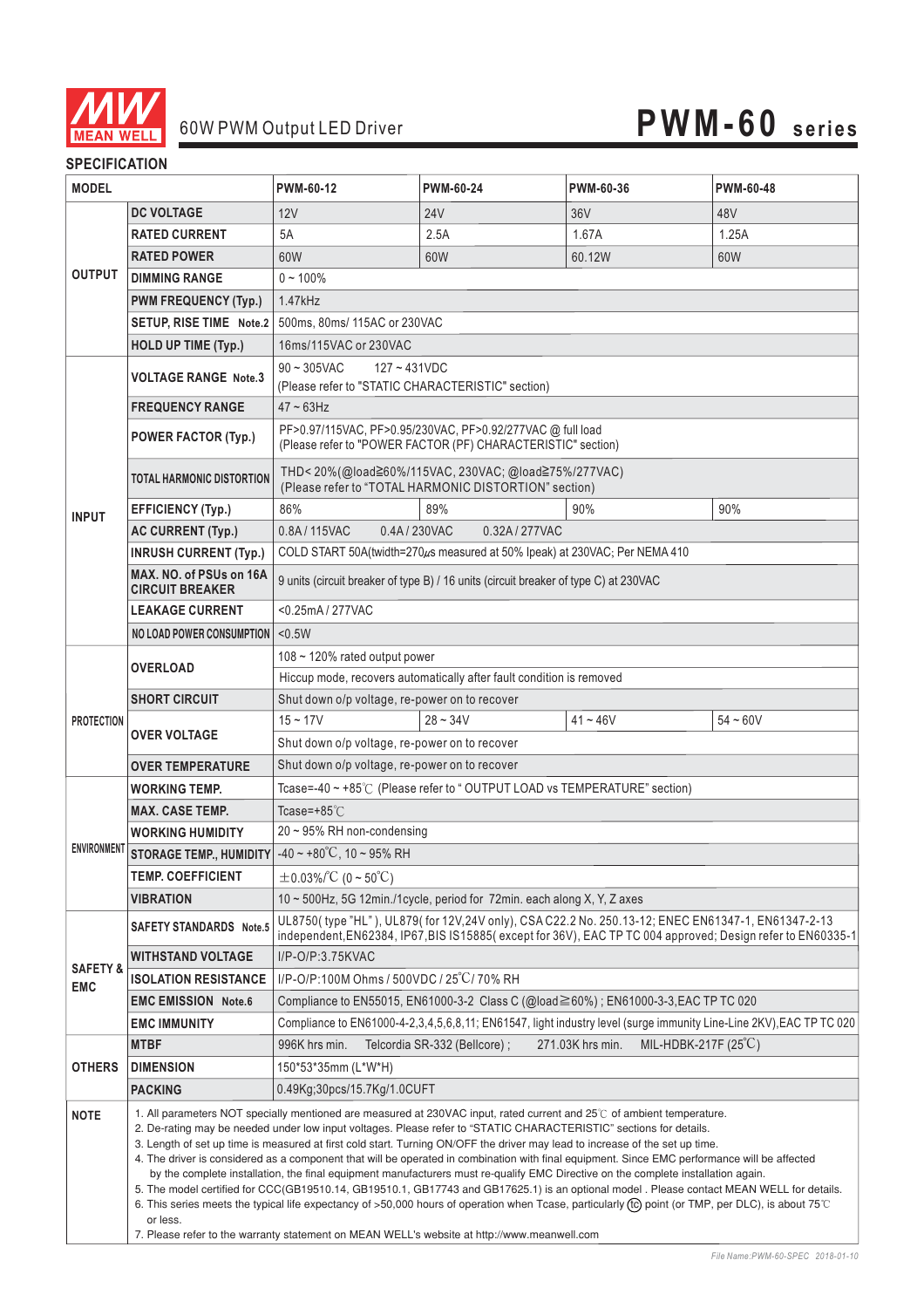

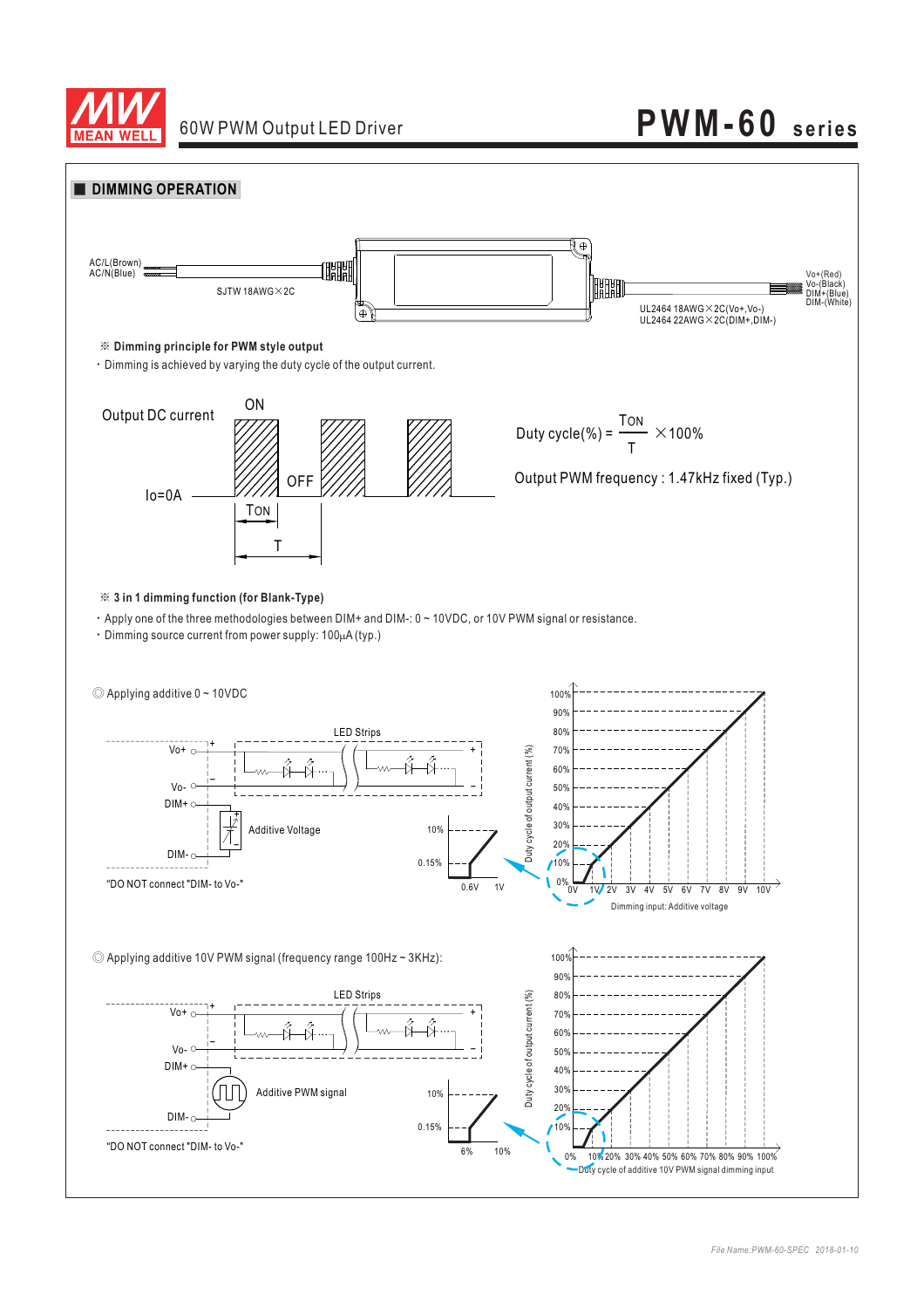

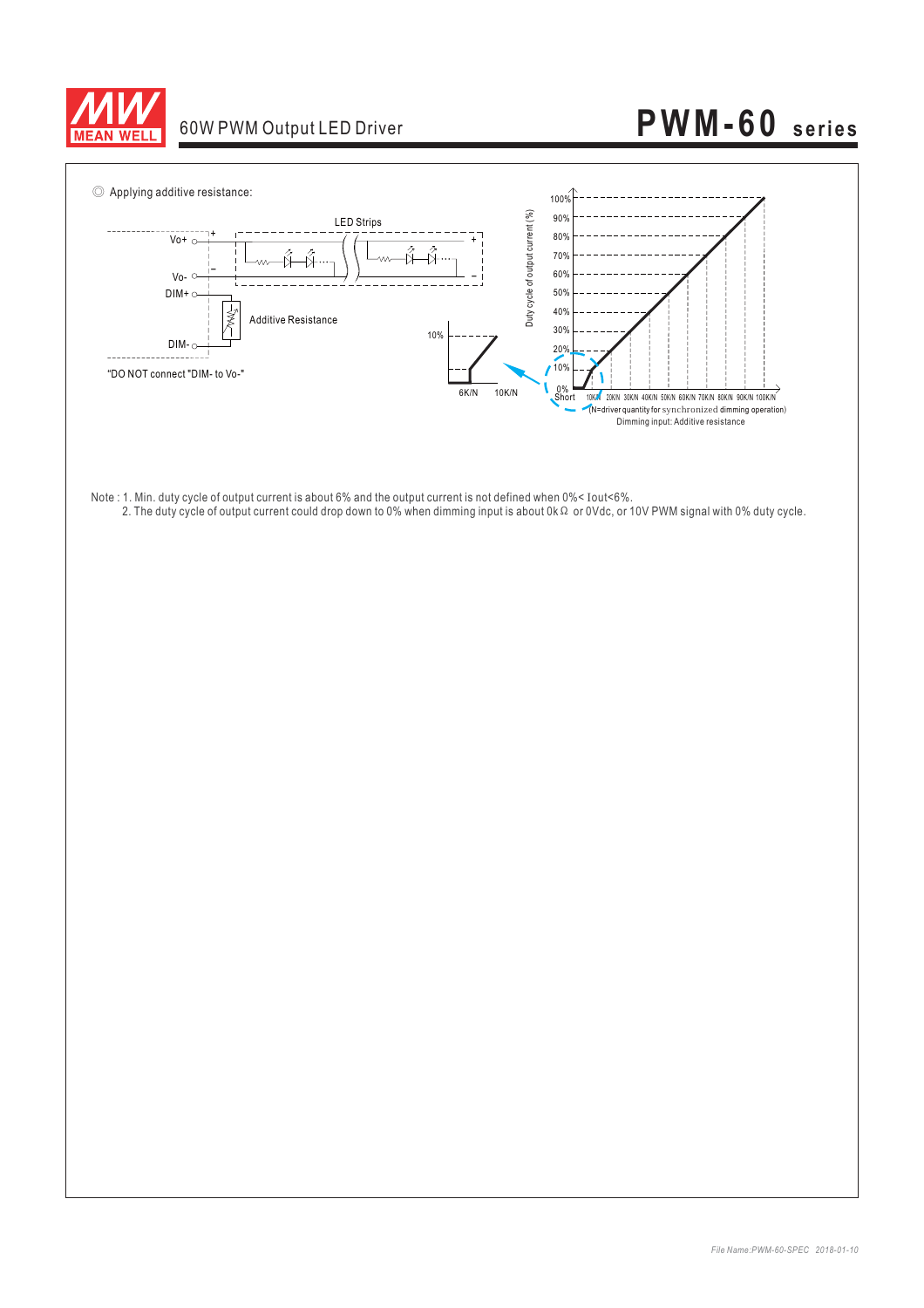

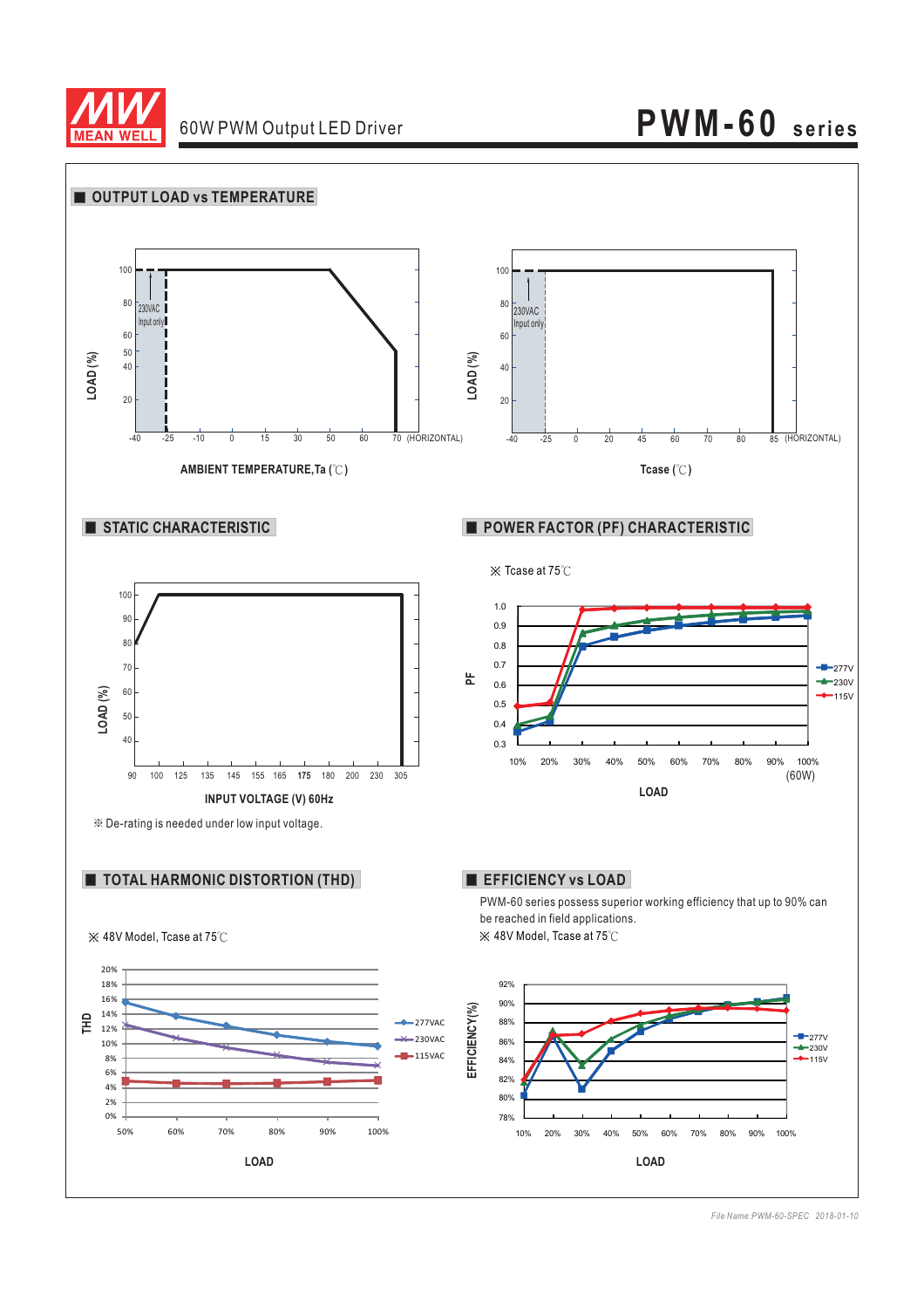

**LIFE TIME** 



Tcase  $(°C)$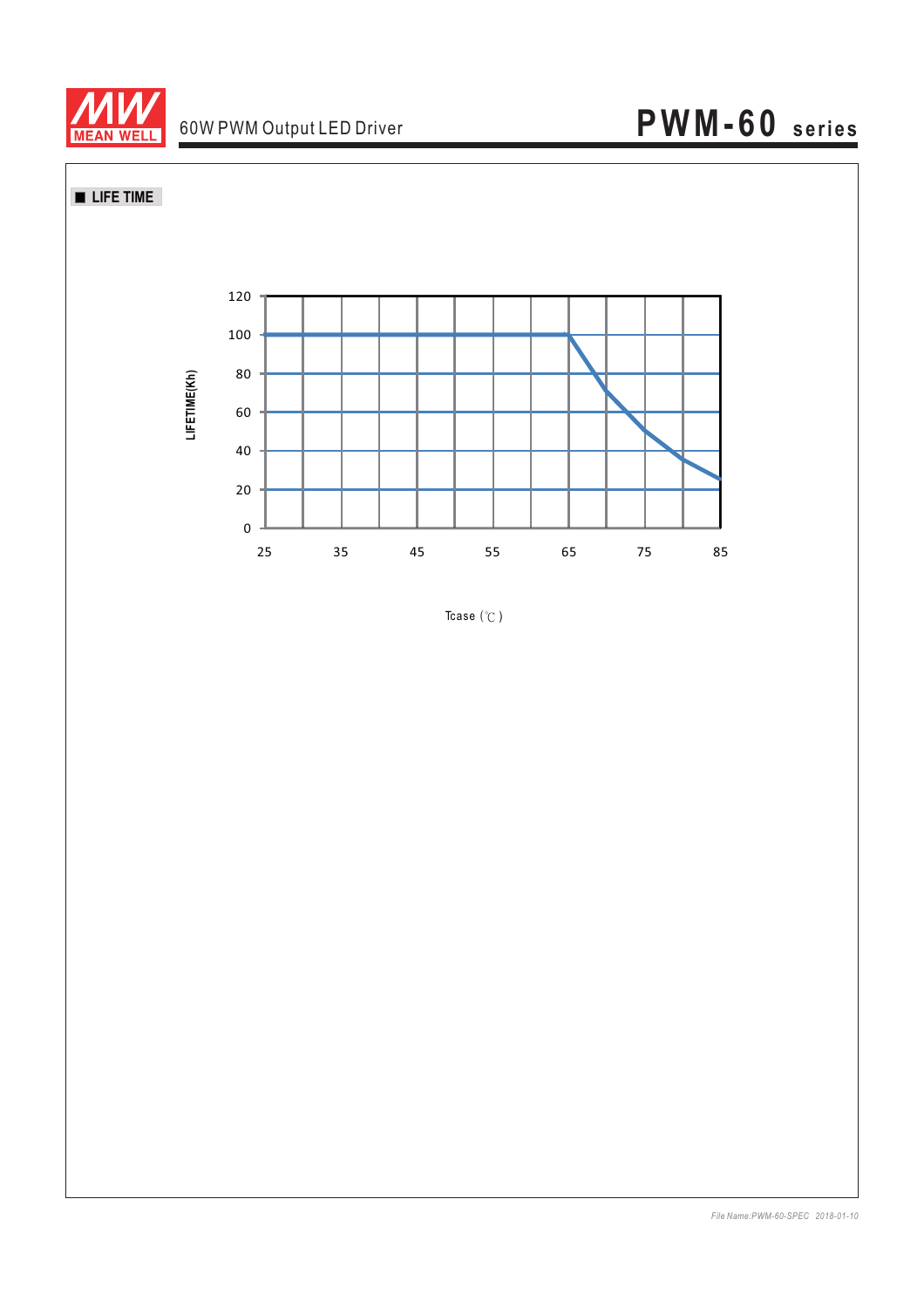